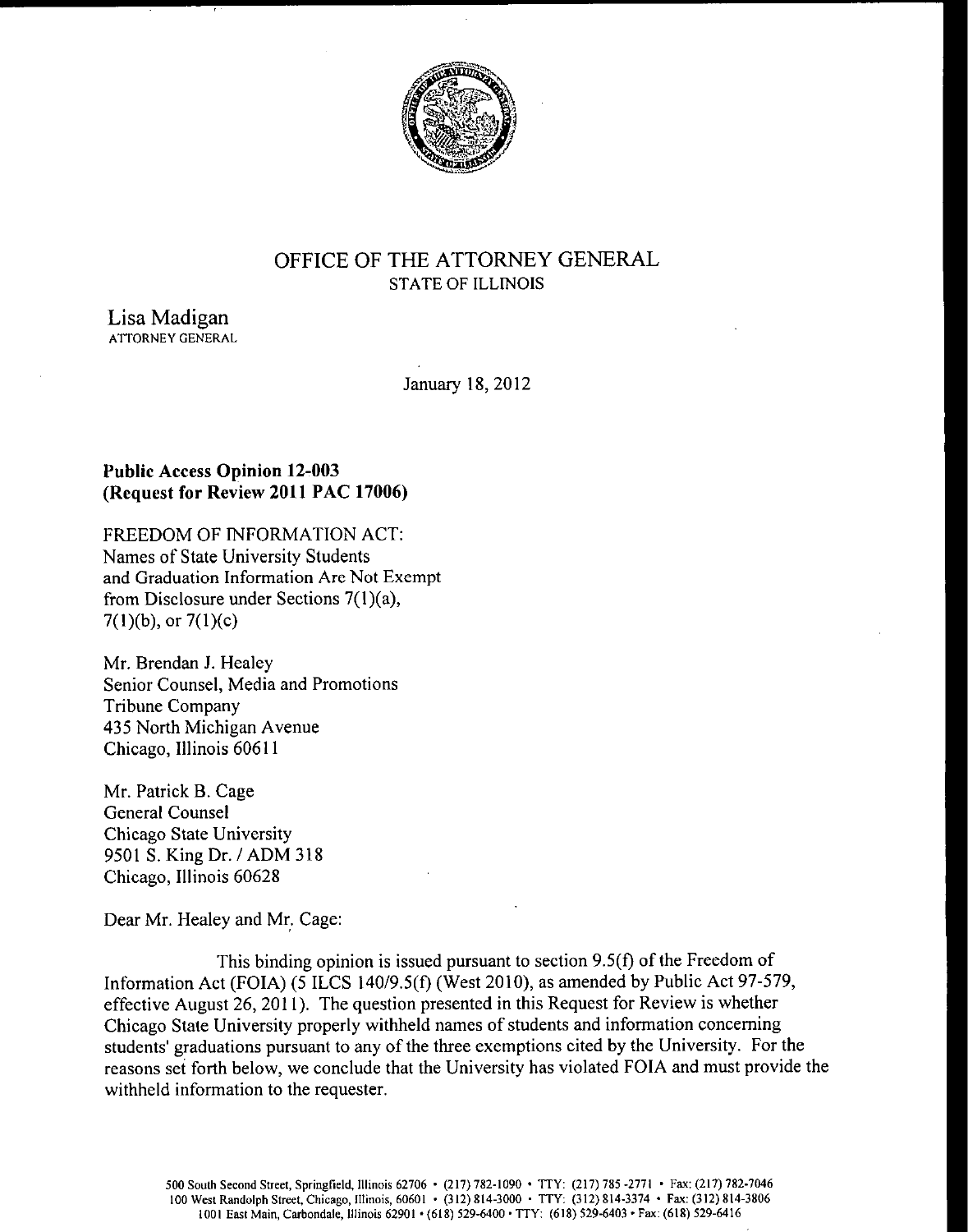## BACKGROUND

On August 16, 2011, Ms. Jodi S. Cohen, a reporter for the Chicago Tribune Tribune) submitted a FOIA request to Chicago State University seeking:

- The names of all 405 first-time, full-time Chicago State University freshmen who began in Fall 2005
- The names of all undergraduates who were included in the May  $\bullet$ 2011 graduation ceremony, and the degrees they received
- The names of any students included in the Fall 2005 freshman cohort who graduated prior to May  $2011$ .<sup>1</sup>

On August 23, 2011, the University submitted to the Public Access Counselor notice of its intent to deny<sup>2</sup> Ms. Cohen's request for students' names pursuant to section  $7(1)(c)$  of FOIA.<sup>3</sup> 5 ILCS 140/7(1)(c) (West 2010), as amended by Public Acts 97-333, effective August 12, 2011; 97- 385, effective August 15, 2011; 97- 452 effective August 19, 2011. This notice to the Public Access Counselor included the following explanation of the University's intention to deny the names of students as personal information:

> Based on the number of hostile and negative articles that Ms. Cohen has written about Chicago State University, its students, faculty and administrators, the University asserts that it would be an unwarranted invasion of personal privacy to release any of the names of individuals requested by the Tribune. \* \* \* A reasonable person would find the use of his or her name published in association with one of the Tribune's negative articles highly objectionable.

<sup>3</sup>Letter from Patrick B. Cage, General Counsel, Chicago State University, to Sarah Pratt, Acting Public Access Counselor, Office of the Illinois Attorney General( August 23, 2011); see 2011 PAC 16489, closed September 7, 2011.

<sup>&</sup>lt;sup>1</sup>Letter from Jodi S. Cohen, Chicago Tribune, to Patrick B. Cage, FOIA Officer, Chicago State University( August 16, 2011).

<sup>&</sup>lt;sup>2</sup>Prior to amendment by Public Act 97-579, effective August 26, 2011, section 9.5(b) of FOIA (5 ILCS 140/9.5(b) (West 2010)) required a public body to provide written notice to the requester and to the Public Access Counselor of its intent to assert section  $7(1)(c)$  or  $7(1)(f)$  of FOIA (5 ILCS 140/7(1)(c), (f) (West 2010), as amended by Public Acts 97-333, effective August 12, 2011; 97-385, effective August 15, 2011; 97-452 effective August 19, 2011) to deny a request in whole or in part.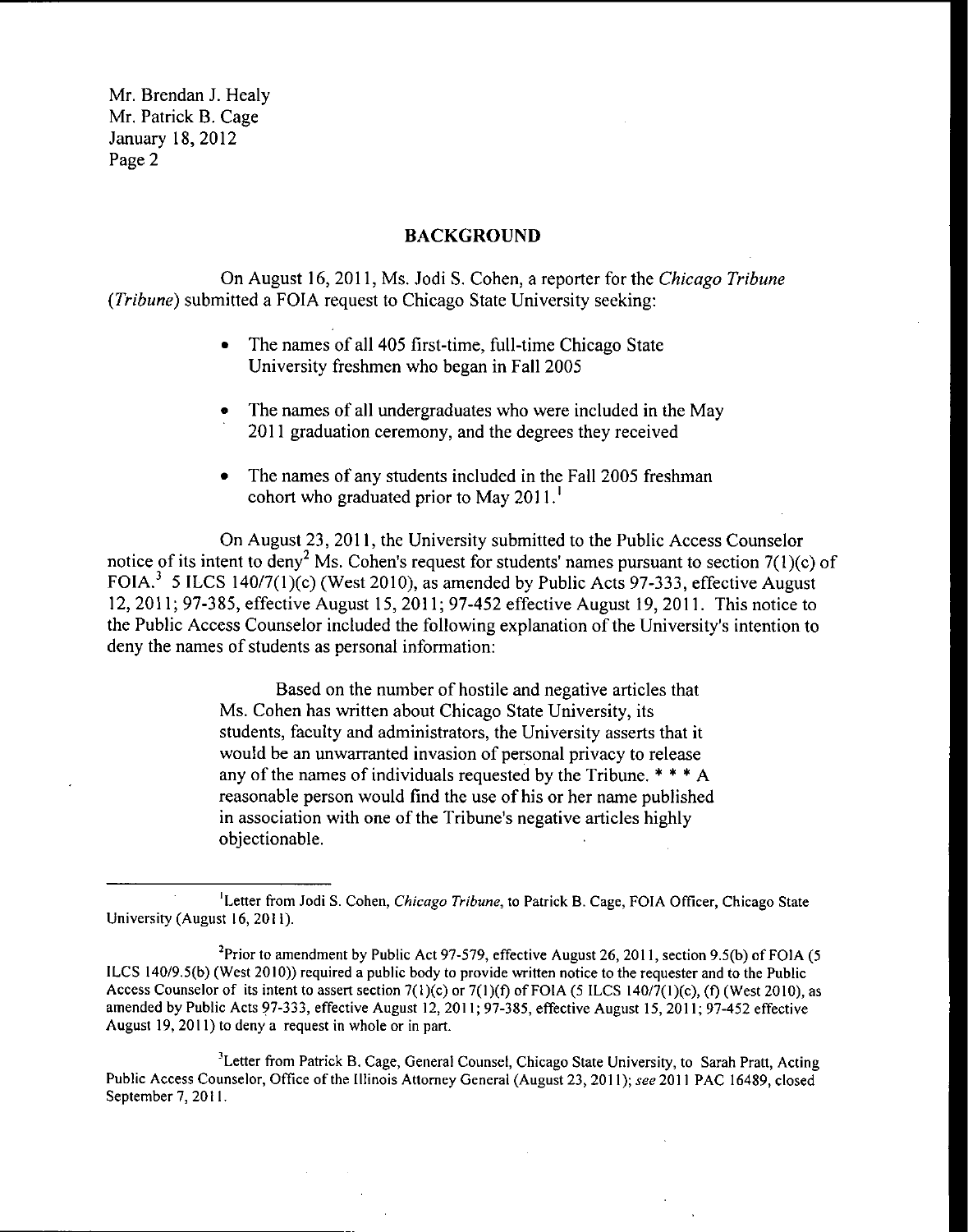The University sent copies of articles concerning the University by the Tribune with its August 23, 2011, letter to the Public Access Counselor.

On August 26, 2011, Public Act 97-579 eliminated the requirement that public bodies seek approval from the Public Access Counselor prior to asserting section  $7(1)(c)$  of FOIA to deny access to public information. Accordingly, on September 7, 2011, we directed the University to promptly respond to the Tribune's August 16, 2011, FOIA request, and to assert any exemptions that it deemed applicable.<sup>4</sup>

On September 9, 2011, the University responded to the *Tribune's* August 16, 2011, FOIA request by providing a one page document that it asserted contained requested information about the 2005 freshman class. The document contains <sup>a</sup> list of majors, and columns labeled Bachelor of Arts, Bachelor of Science, and Bachelor of Science in Education, along with numbers in each category. The University also asserted that it was partially denying the request pursuant to sections  $7(1)(a)$ ,  $7(1)(b)$ , and  $7(1)(c)$  of FOIA. 5 ILCS 140/7(1)(a), (b), (c) (West 2010), as amended by Public Acts 97-333, effective August 12, 2011; 97-385, effective August 15, 201197-452 effective August 19, 2011.<sup>5</sup> Section 7(1)(a) of FOIA authorizes public bodies to withhold "[i]nformation specifically prohibited from disclosure by federal or State law or rules and regulations implementing federal or State law." Section  $7(1)(b)$  of FOIA permits public bodies to redact "private information" as defined in section  $2(c-5)$  of FOIA (5 ILCS 140/2 $(c-5)$ ) (West 2010)) from public records. Section  $7(1)(c)$  of FOIA allows public bodies to redact. personal information contained within public records, the disclosure of which would constitute a clearly unwarranted invasion of personal privacy." " Unwarranted invasion of personal privacy" is defined in the Act to mean " the disclosure of information that is highly personal or objectionable to a reasonable person and in which the subject's right to privacy outweighs any legitimate public interest in obtaining the information."  $5$  ILCS 140/7(1)(c) (West 2010), as amended by Public Acts 97-333, effective August 12, 2011; 97-385, effective August 15, 201197-452 effective August 19, 2011.

Specifically, the University's September 9, 2011, response asserts that the Family Educational Rights and Privacy Act (FERPA) (20 U.S.C. §1232g) and regulations enacted pursuant to FERPA (34 C.F.R. Part 99 (2011)) prohibit it from releasing the requested information because the two categories of information requested could be used to determine who "failed to make satisfactory academic progress." This information, the University stated, is not directory information" and, therefore, FERPA prohibits its release. The University's response did not specify the particular information withheld under each exemption (although it is apparent

Letter from Sarah L. Pratt, Acting Public Access Counselor, Public Access Bureau, to Patrick B. Cage, General Counsel, Chicago State University (September 7, 2011).

<sup>&</sup>lt;sup>5</sup>Letter from Patrick B. Cage, General Counsel. Chicago State University, to Jodi S. Cohen, Higher Education Reporter, Chicago Tribune( September 9, 2011).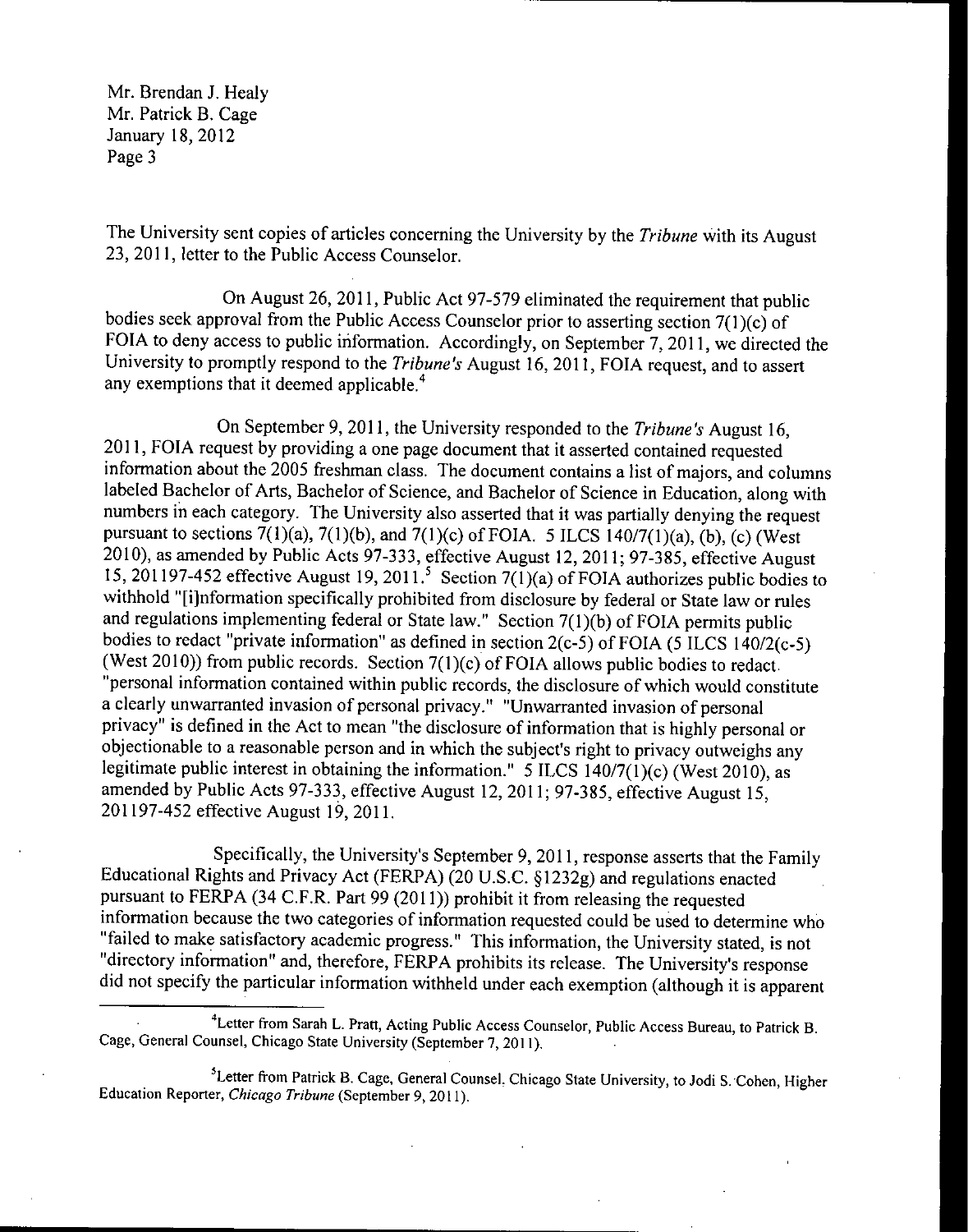that names of students for each of the three categories requested is the information being denied by the University) nor explain its basis for asserting sections  $7(1)(b)$  and  $7(1)(c)$ . We note, however, that the University did not re-assert its position that student names were exempt under 7(1)(c) because of prior media coverage. Finally, the University asserted that fourteen members of the 2005 freshman cohort had officially requested that the University exclude their names from directory information.°

On October 4, 2011, the Tribune filed <sup>a</sup> Request for Review of the University's September 9, 2011, partial denial of Ms. Cohen's FOIA request.<sup>7</sup> On October 7, 2011, we forwarded a copy of the Tribune's Request for Review to the University and asked the University to provide more detailed information concerning its partial denial, including a written explanation of its basis for asserting that FERPA prohibited release of the requested information.<sup>8</sup> The University responded on October 20, 2011, asserting that the requested information constitutes " personally identifiable information" that it cannot release under FERPA.<sup>9</sup> The University then stated that it "did not disclose the names of the students because to do so would involve the disclosure of private and personal academic progress information prohibited by privacy provisions of both"  $7(1)(b)$  and  $7(1)(c)$  of FOIA.

We forwarded the University's response to the requester, and the  $Tribune$  replied on November 7, 2011.<sup>10</sup> The *Tribune* asserted that FERPA did not prohibit the release of the requested records, that none of the information requested fit under the section  $7(1)(b)$  "private information" exemption, and that the information requested " does not implicate the privacy concerns of section  $7(1)(c)$ ."

<sup>8</sup>Letter from Rebecca Riddick, Assistant Attorney General, Public Access Bureau, to Patrick B. Cage, General Counsel, Chicago State University (October 7, 2011).

<sup>9</sup>Letter from Patrick B. Cage, General Counsel, Chicago State University, to Rebecca Riddick, Assistant Attorney General, Public Access Bureau, Office of the Illinois Attorney General (October 20, 2011).

<sup>10</sup> Letter from Brendan J. Healey, to Sarah Pratt, Acting Public Access Counselor, Office of the Attorney General (November 7, 2011).

 $e^{i\theta}$ " Directory information" will be discussed later in this opinion. However, the *Tribune* does not seek the names of the fourteen students who exercised their option to have the University exclude their names from directory information. (Telephone conferences between Rebecca Riddick, Assistant Attorney General, Ms. Cohen, requester, and Brendan Healey, Senior Counsel, Tribune Company, December 28, 2011.)

<sup>&</sup>lt;sup>7</sup>A Request for Review was originally filed by the *Tribune* on August 29, 2011, in response to the University's August 23, 2011, letter notifying the Attorney General of its intent to deny the request pursuant to section 7(1)(c). See 2011 PAC 16563. However, after the Public Access Counselor advised the University to respond, the Tribune submitted a new Request for Review of the September 9, 2011, denial. See 2011 PAC 17006. Letter from Brendan J. Healey to Sarah Pratt, Acting Public Access Counselor, Office of the Attorney General October 4, 2011).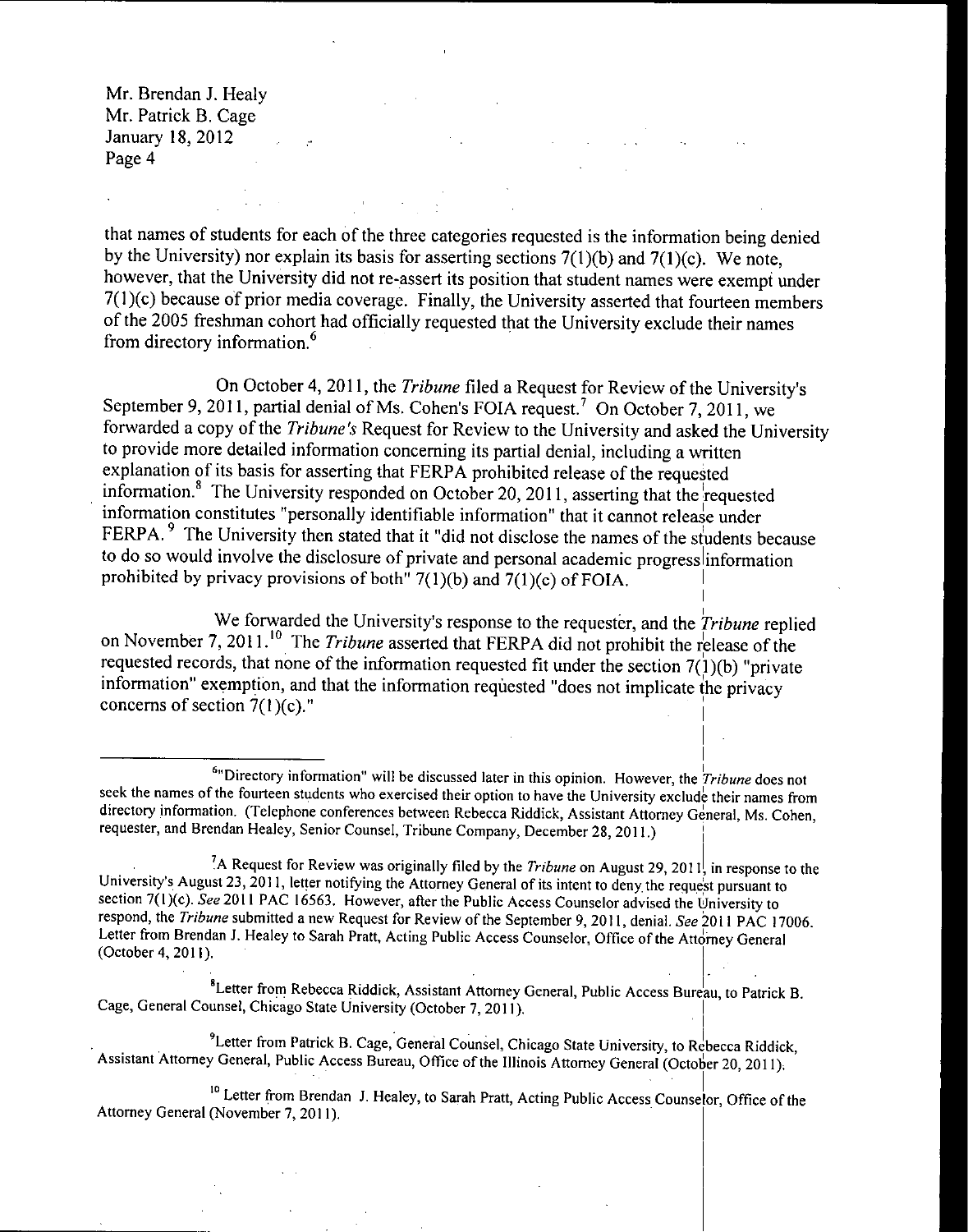## ANALYSIS

FOIA requires that "[e] ach public body shall make available to any person for inspection or copying all public records, except as otherwise provided in Section 7 of this Act.' 5 ILCS 140/3(a) (West 2010). The limited exceptions to public access are to be construed narrowly. 5 ILCS 140/1 (West 2010). Further, all public records retained by a public body are "presumed to be open to inspection or copying." 5 ILCS 140/1.2 (West 2010). A public body has the burden of proving by clear and convincing evidence" that <sup>a</sup> record is exempt from disclosure.

#### Section  $7(1)(a)$  and FERPA

The purpose of FERPA is to ensure access to educational records for students and parents and to protect the privacy of such records from the public at large. Student Press Law Center v. Alexander, 778 F. Supp. 1227, 1228 (D.D.C., 1991). "The statute takes a carrot-andstick approach: the carrot is federal funding; the stick is the termination of such funding to any educational institution 'which has a policy or practice of permitting the release of educational records (or personally identifiable information contained therein...) of students without the written consent of their parents." Frazier v. Fairhaven School Committee, 276 F.3d 52, 68 (1st Cir. 2002). The fact that the only penalty under FERPA for the unauthorized release of educational records is a potential loss of Federal funding prompts the question of whether FERPA "specifically prohibit[s]" the release of educational information, within the meaning of section 7(1)(a) of FOIA.<sup>11</sup> As is discussed more fully below, however, it is not necessary to resolve this issue in order to complete this review.

FERPA categorizes certain information that would otherwise be precluded from disclosure as "directory information." Directory information is defined as "information contained in an education record of <sup>a</sup> student that would not generally be considered harmful or an invasion of privacy if disclosed." 34 C.F.R. §99.3 (2011). Directory information "includes, but is not limited to, the student's name; address; telephone listing; electronic mail address; photograph; date and place of birth; major field of study; grade level; enrollment status (e.g., undergraduate or graduate, full-time or part-time); dates of attendance; participation in officially recognized activities and sports; weight and height of members of athletic teams; degrees, honors and awards received; and the most recent educational agency or institution attended." 20 U.S.C. §1232g(5)(A); 34 C.F.R. § 99.3(a) (2011).

<sup>11</sup>See Chicago Tribune v. University of Illinois Board of Trustees, 781 F. Supp. 2d 672,675 (N.D. III., 2011), in which the court held that because FERPA does not" specifically prohibit" the disclosure of educational records, the University could not rely on section  $7(1)(a)$  of FOIA to withhold requested admissions records.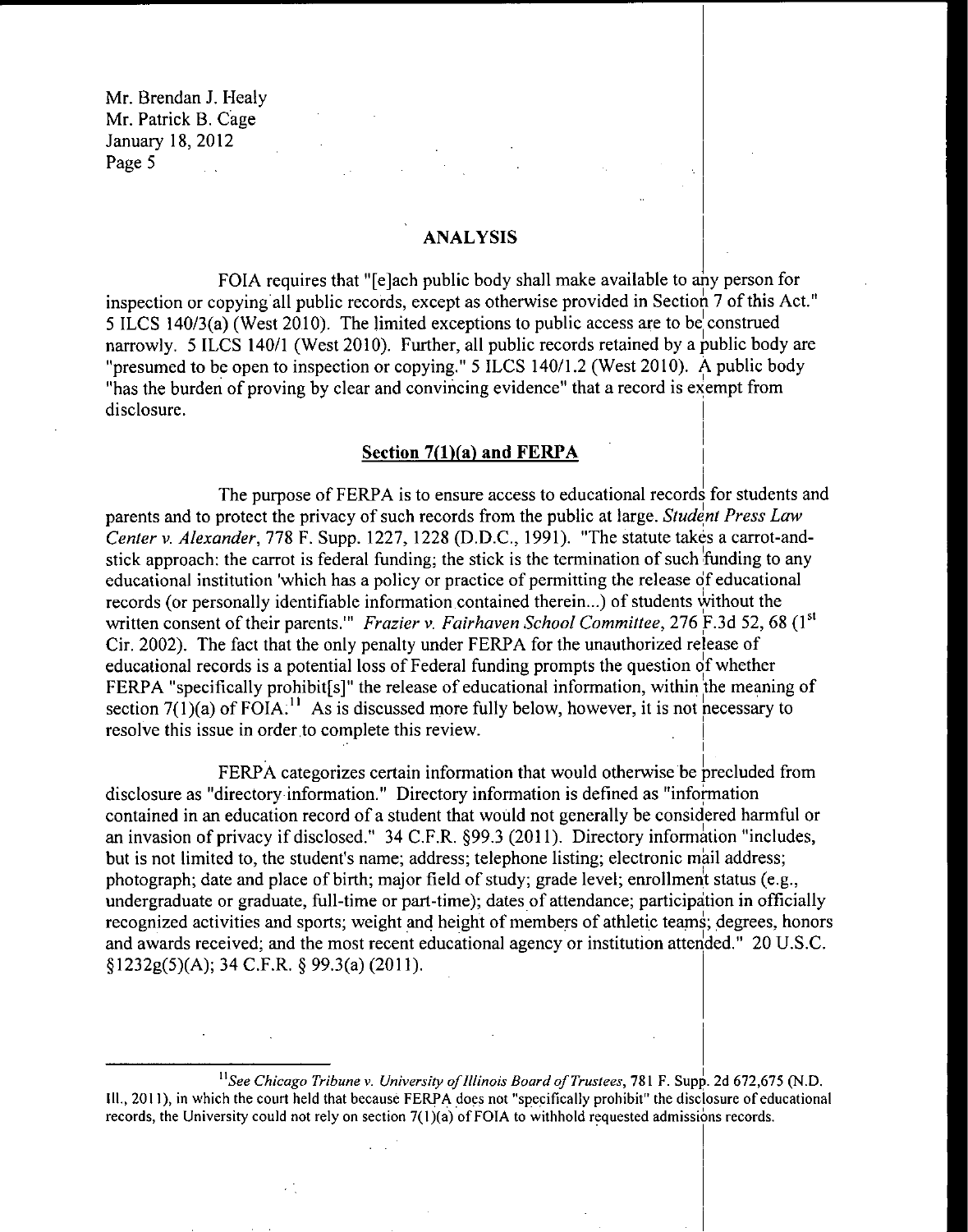## Pursuant to 34 C.F.R. § 99.37 (2011):

a) An educational agency or institution may disclose directory information if it has given public notice to parents of students in attendance and eligible students in attendance at the agency or institution of:

1) The types of personally identifiable information that the agency or institution has designated as directory information;

(2) A parent's or eligible student's right to refuse to let the agency or institution designate any or all of those types of information about the student as directory information; and

3) The period of time within which <sup>a</sup> parent or eligible student has to notify the agency or institution in writing that he or she does not want any or all of those types of information about the student designated as directory information.

b) An educational agency or institution may disclose directory information about former students without complying with the notice and opt out conditions in paragraph  $(a)$  of this section. However, the agency or institution must continue to honor any valid request to opt out of the disclosure of directory information made while a student was in attendance unless the student rescinds the opt out request[.] ( Emphasis added).

The University's Policy on Family Educational Rights and Privacy Act of 1974 provides that students' names, dates of attendance, full- or part-time status, degrees and awards received, and honors received are directory information which may be released to "any or all inquirers."<sup>12</sup> The information requested by the Tribune (the names of students who first entered the University in the Fall of 2005, the names and degrees of students who graduated in May 2011, and the names of any student in the first category who graduated prior to May 2011) clearly falls within the category of" directory information" under both FERPA and the University's policy definition. Therefore, because FERPA does not limit the release of this

<sup>&</sup>lt;sup>12</sup>Chicago State University – Office of the Registrar, http:// www.csu.edu/recordsandregistration/ officeofregistrar.htm (last visited Nov. 9, 2011). The University's website informs students that they may elect to withhold this information from requesters by sending <sup>a</sup> written request to the Registrar.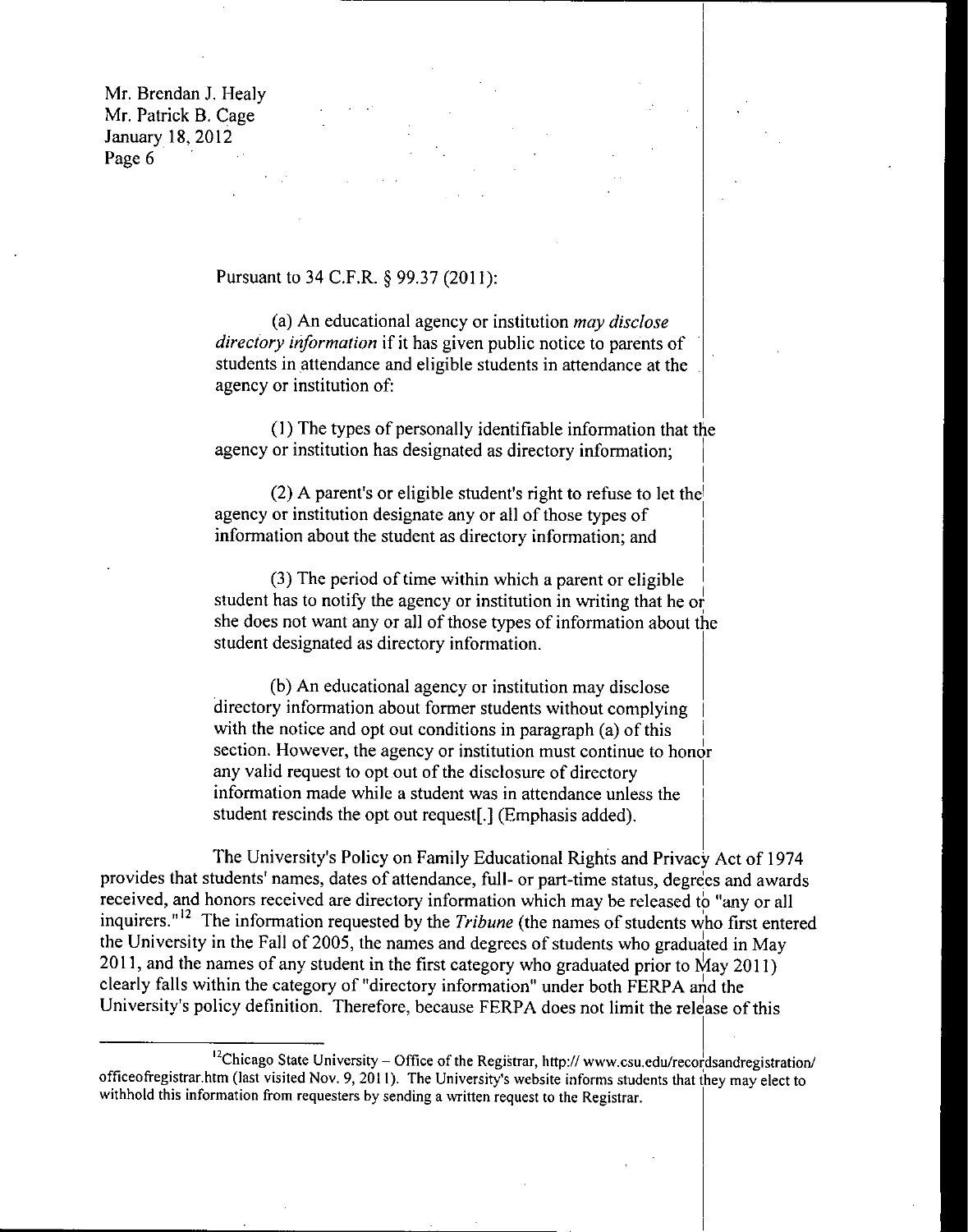information generally, the University may not rely upon section  $7(1)(a)$  to withhold the responsive records from the Tribune.

## Section  $7(1)(b)$

Section  $7(1)(b)$  exempts from disclosure "private information," which is defined in section  $2(c-5)$  of FOIA as "unique identifiers, including a person's social security number, driver's license number, employee identification number, biometric identifiers, personal financial information, passwords or other access codes, medical records, home or personal telephone numbers, and personal email addresses. Private information also includes home address and personal license plates[.]" The examples of "unique identifiers" cited in section  $2(c-5)$  include information, such as a social security number, that is alone sufficient to identify a particular individual, as well as information which is both unique to an individual and of a type in which there is a significant personal privacy interest, such as medical or financial records. Names are not specifically included in the definition of" private information," and a name is not ordinarily sufficiently unique to identify a specific individual because many persons have the same name. See U.S. v. Mitchell, 518 F.3d 230, 234 (4<sup>th</sup> Cir. 2008). As pointed out by the Illinois Supreme Court in Lieber v. Board of Trustees of Southern Illinois University, 176 Ill.2d 401, 412 (1997), if basic identification were exempt from FOIA that would lead to absurd results, such as the public having no right to learn the names of government employees or elected officials.

Further "[ w] here the legislature intended to exempt <sup>a</sup> person's identity from disclosure, it did so explicitly." Lieber, 176 Ill 2d at 412. For example, section  $7(1)(d)(iv)$  of FOIA exempts records that would "disclose the *identity* of a confidential source" and section7(1)( $j$ )(iii) exempts information concerning school disciplinary cases that would "reveal the *identity* of the student." (Emphasis added.) 5 ILCS  $140/7(1)(d)((iv), (j)(iii)$  (West 2010), as amended by Public Acts 97-333, effective August 12, 2011; 97-385, effective August 15, 201197-452 effective August 19, 2011. Section 7(1)(b) exempts only private information, and nothing in that definition or in reading FOIA as a whole suggests that a person's name, or basic identification, is private information. Accordingly, neither a person's name nor the fact that he or she enrolled in the University and graduated is " private information" which may be withheld from disclosure under section  $7(1)(b)$  of FOIA.

## Section  $7(1)(c)$

Section  $7(1)(c)$  allows public bodies to withhold:

Personal information contained within public records, the disclosure of which would constitute a clearly unwarranted invasion of personal privacy, unless the disclosure is consented to in writing by the individual subjects of the information.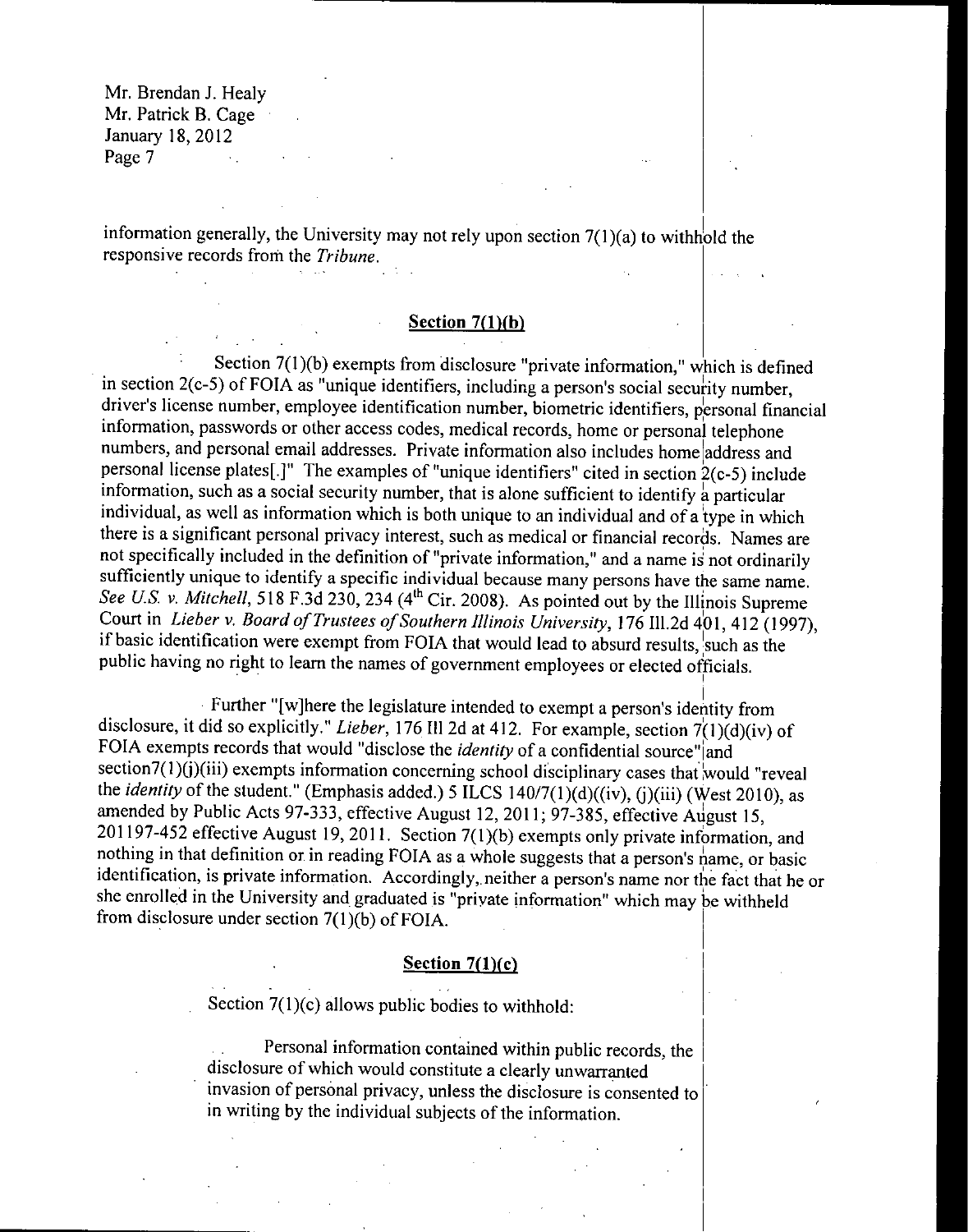> Unwarranted invasion of personal privacy" means the disclosure of information that is highly personal or objectionable to <sup>a</sup> reasonable person and in which the subject's right to privacy outweighs any legitimate public interest in obtaining the information. The disclosure of information that bears on the public duties of public employees and officials shall not be considered an invasion of personal privacy.

As the Supreme Court stated with respect to an earlier version of the exception, "the phrase 'personal information' must have been intended by the legislature to be understood not in the sense of basic identification, but in the sense of information that is 'confidential' or 'private'." Lieber, 176 Ill.2d at 412. This office has consistently concluded that names do not qualify as "personal information" under the section  $7(1)(c)$  exemption. See III. Att'y Gen. PAC Pre-Auth. dl11157, issued December 9, 2010 and Ill. Att'y Gen. PAC Pre-Auth. 1dl14195, issued May 24, 2011.

Further, the disclosure of an individual's status as <sup>a</sup> member of the incoming freshman class in 2005, or his or her receipt of a degree would not constitute an unwarranted invasion of personal privacy. The University argues that the Tribune could use the information to determine " who did not graduate within the six year time frame." However, there are a myriad of reasons why <sup>a</sup> student may not receive <sup>a</sup> degree within <sup>a</sup> specific span of time. For example, he or she may transfer to another institution, may decide to withdraw or attend part-time because of work, family or financial considerations, or decide to pursue <sup>a</sup> different career, none of which would be reflected in the information requested. The fact that a student does not receive a degree within a particular six year period is not confidential or private documentary information concerning the student. Therefore, the disclosure of the requested information would not constitute an unwarranted invasion of personal privacy, even if the recipient may use the information to draw inferences regarding academic performance.

Moreover, the University may not treat FOIA requests from the Tribune differently than FOIA requests from any other person or entity. "[S] elective disclosure by the government 'is' offensive to the purposes underlying the FOIA and intolerable as <sup>a</sup> matter of policy. Preferential treatment of persons or interest groups fosters precisely the distrust of government that FOIA was intended to obviate." Lieber, 176 Ill.2d at 413 (quoting State of North Dakota ex rel. Olson v. Andrus, 581 F.2d 177, 182 (8th Cir. 1978)).

## FINDINGS AND CONCLUSIONS

After full review and giving due consideration to the arguments of the parties, the Public Access Counselor's findings, and the applicable law, the Attorney General finds: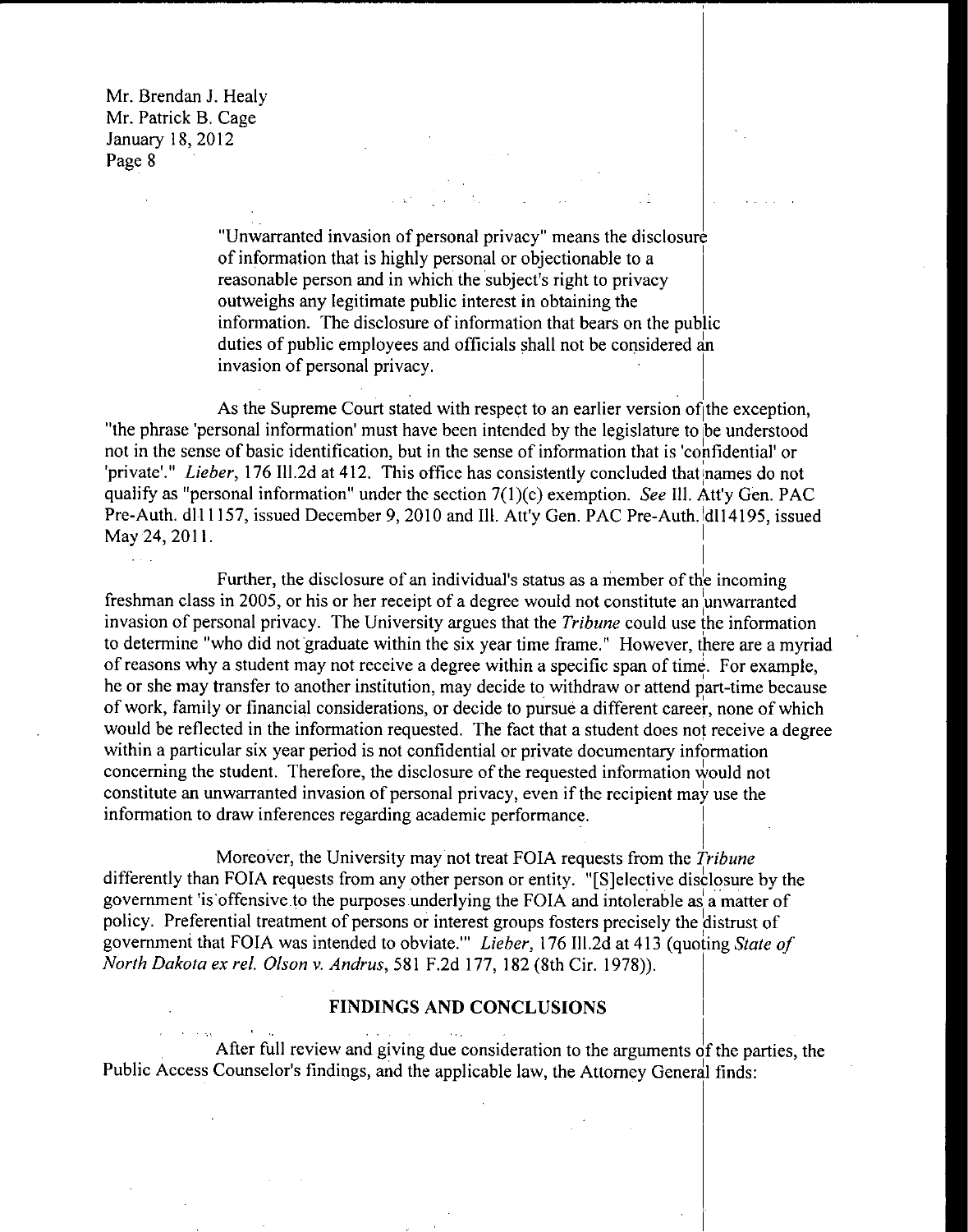1) On August 16, 2011, Ms. Jodi S. Cohen, a reporter with the Chicago Tribune, submitted <sup>a</sup> FOIA request to Chicago State University seeking: the names of all first-time, fulltime Chicago State University freshmen who began in Fall 2005; the names of all undergraduates who were included in the May 2011 graduation ceremony and the degrees they received; and the names of any students included in the Fall 2005 freshman cohort who graduated prior to May 2011.

 $\frac{1}{2} \left( \frac{1}{2} \right)$  ,  $\frac{1}{2} \left( \frac{1}{2} \right)$ 

 $\mathcal{L}^{\text{c}}$  and  $\mathcal{L}^{\text{c}}$ 

2) On September 9, 2011, the University partially denied the FOIA request, asserting that portions of the responsive records were exempt from disclosure under sections  $7(1)(a)$ ,  $7(1)(b)$ , and  $7(1)(c)$  of FOIA. The University provided Ms. Cohen with an untitled table listing majors and degrees awarded that it said pertained to the 2005 freshman class.

3) On October 4, 2011, the Public Access Bureau received a Request for Review of the University's September 9, 2011, response. The Request for Review was timely filed and otherwise complies with section 9.5(a) of FOIA. 5 ILCS 140/9.5(a) (West 2010), as amended by Public Act 97-579, effective August 26, 2011. Therefore, the Attorney General may properly issue <sup>a</sup> binding opinion with respect to the disclosure of the requested records. I

4) The records requested by Ms. Cohen are public records that the University is required to produce for inspection or copying pursuant to section 3 of FOIA (5 ILCS 140/3 (West 2010)), unless the documents are exempted from disclosure under section 7 of FOIA.

5) The University has not met its burden under section 1.2 of FOIA (5 ILCS 140/1.2(West 2010)) of proving by clear and convincing evidence that the names of students are exempt for the following reasons:

> a) The requested information is "directory information,"  $\dot{a}$ s defined in FERPA. FERPA does not specifically prohibit the release of directory information. Therefore, the University may not rely on the provisions of FERPA to withhold the requested information under section  $7(1)(a)$  of FOIA;

b) None of the information requested is " private information" as defined by section  $2(c-5)$  of FOIA. Therefore, the University has not met its burden to exempt the requested information from disclosure under section  $7(1)(b)$  of FOIA; and

c) None of the information requested by the Tribune is "personal information" the disclosure of which "would constitute  $|a|$ clearly unwarranted invasion of personal privacy." Therefore, the University has not met its burden of demonstrating that the records are exempt under section  $7(1)(c)$  of FOIA.